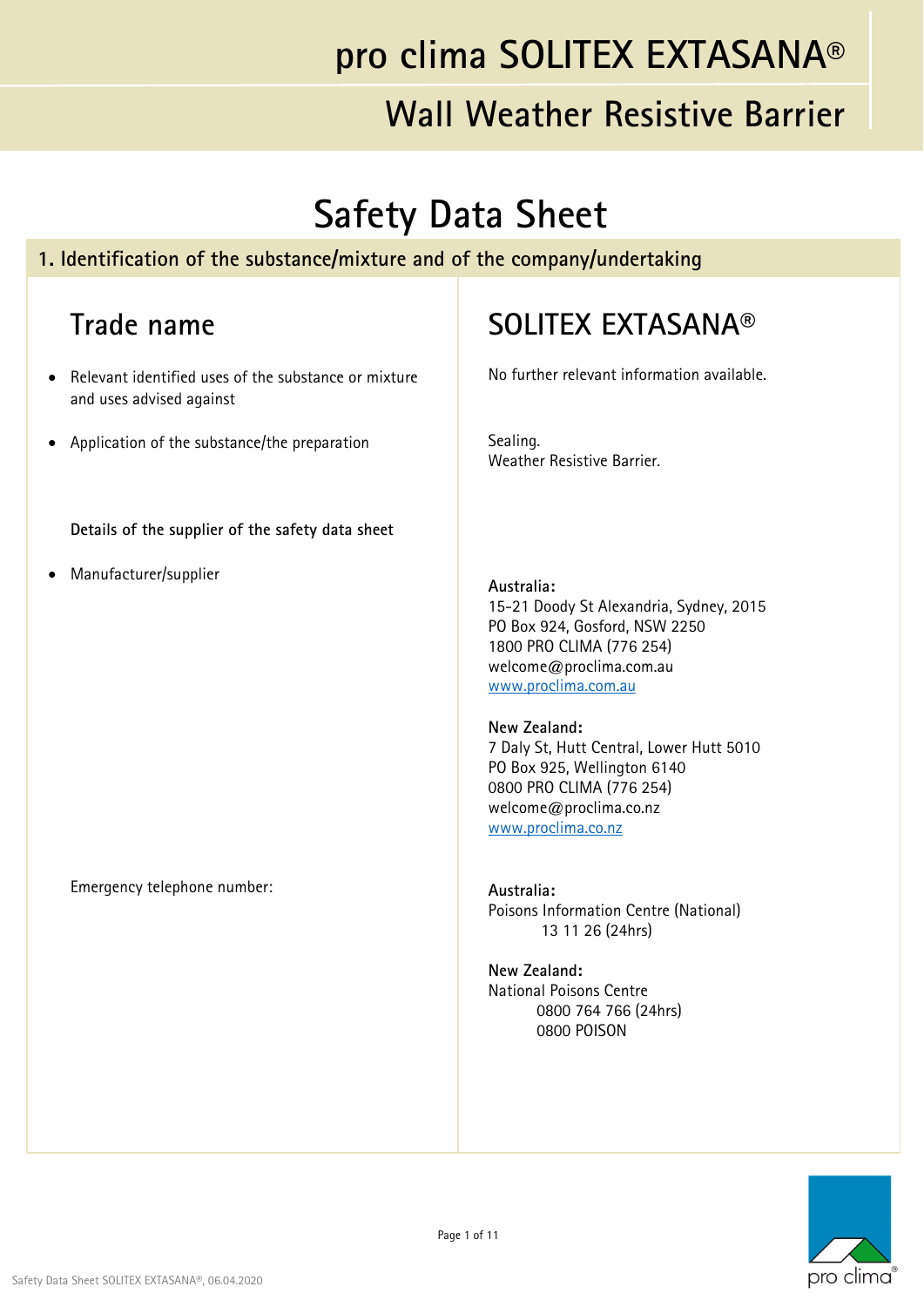| 2. Hazards identification                                                                |                                                                                                                                                                                      |
|------------------------------------------------------------------------------------------|--------------------------------------------------------------------------------------------------------------------------------------------------------------------------------------|
| Classification of the substance or mixture                                               |                                                                                                                                                                                      |
| Classification according to Regulation (EC) No.<br>$\bullet$<br>1272/2008                | The product is not classified according to the CLP<br>regulation.                                                                                                                    |
| Classification according to Directive 67/548/EEC or<br>$\bullet$<br>Directive 1999/45/EC | Void.                                                                                                                                                                                |
| Information concerning particular hazards for human<br>$\bullet$<br>and environment      | The product does not have to be labelled due to the<br>calculation procedure of the "General Classification<br>guideline for preparations of the EU" in the latest valid<br>version. |
| Label elements                                                                           |                                                                                                                                                                                      |
| Labelling according to Regulation (EC) No 1272/2008<br>$\bullet$                         | Void.                                                                                                                                                                                |
| Hazard pictograms<br>$\bullet$                                                           | Void.                                                                                                                                                                                |
| Signal word<br>$\bullet$                                                                 | Void.                                                                                                                                                                                |
| Hazard statements<br>$\bullet$                                                           | Void.                                                                                                                                                                                |
| Other hazards                                                                            |                                                                                                                                                                                      |
| Results of PBT and vPvB assessment                                                       |                                                                                                                                                                                      |
| PBT<br>$\bullet$                                                                         | Not applicable.                                                                                                                                                                      |
| $\bullet$ vPvB                                                                           | Not applicable.                                                                                                                                                                      |
| 3. Composition/information on ingredients                                                |                                                                                                                                                                                      |
| Chemical characterisation                                                                | Mixtures.                                                                                                                                                                            |
| Description<br>$\bullet$                                                                 | Composite material.                                                                                                                                                                  |
| Dangerous components<br>$\bullet$                                                        | Void.                                                                                                                                                                                |
| Additional information                                                                   | For the wording of the listed risk phrases refer to<br>section 16.                                                                                                                   |
|                                                                                          |                                                                                                                                                                                      |

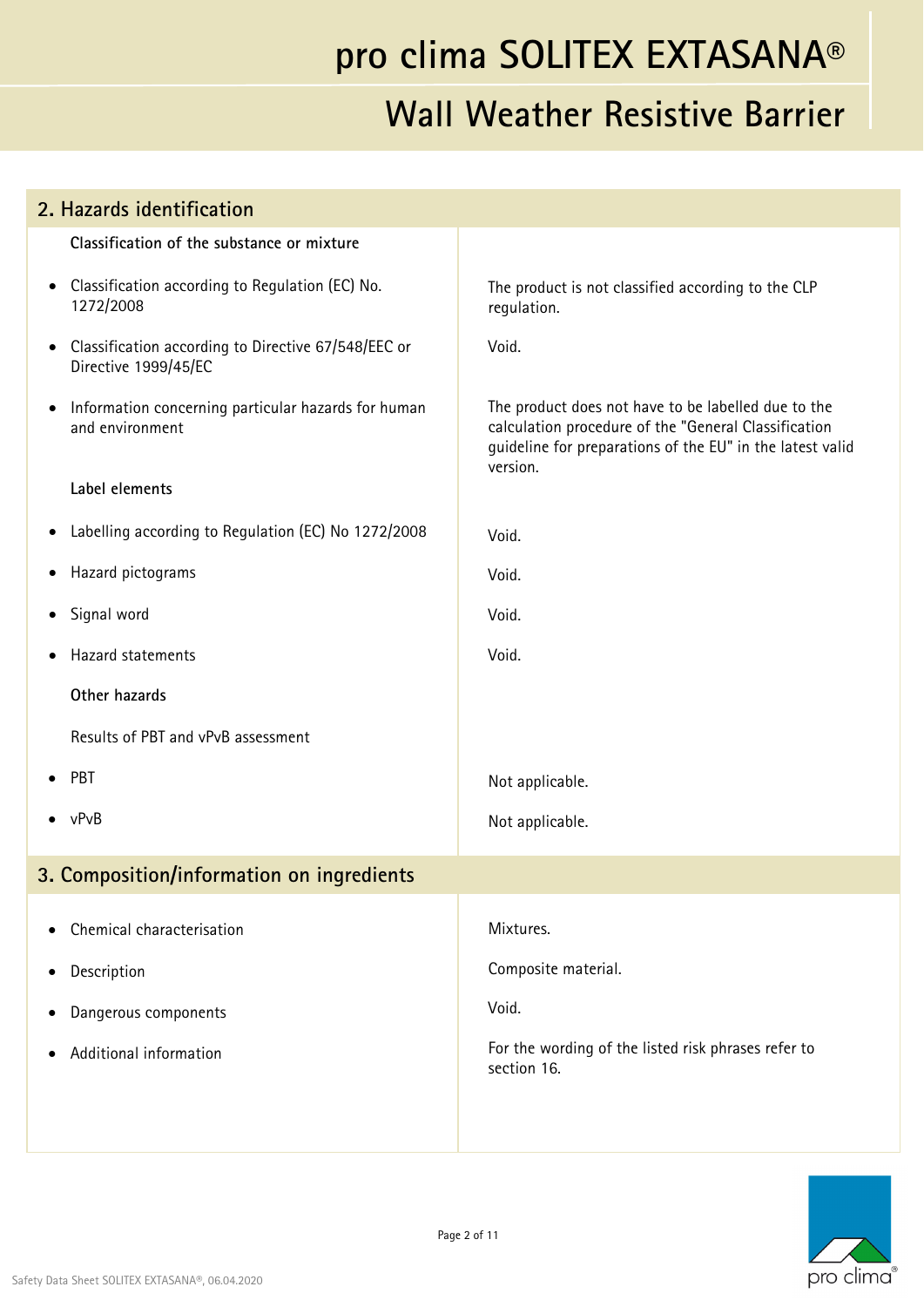| 4. First aid measures                                                         |                                                                                                                         |
|-------------------------------------------------------------------------------|-------------------------------------------------------------------------------------------------------------------------|
| Description of first aid measures                                             |                                                                                                                         |
| General information                                                           | No special measures required.                                                                                           |
| After inhalation                                                              | Not applicable.                                                                                                         |
| After skin contact                                                            | Instantly rinse with water.                                                                                             |
| After eye contact                                                             | Rinse opened eye for several minutes under running water<br>then consult doctor.                                        |
| After swallowing                                                              | Seek immediate medical advice.                                                                                          |
| Information for doctor                                                        | No particular measures are known - treat according to<br>symptoms.                                                      |
| Most important symptoms and effects, both acute and<br>delayed                | No further relevant information available.                                                                              |
| Indication of any immediate medical attention and<br>special treatment needed | No further relevant information available.                                                                              |
| 5. Firefighting measures                                                      |                                                                                                                         |
| Extinguishing media                                                           |                                                                                                                         |
| Suitable extinguishing agents<br>$\bullet$                                    | CO <sub>2</sub> , extinguishing powder or water jet.<br>Fight larger fires with water jet or alcohol-resistant<br>foam. |
| For safety reasons unsuitable extinguishing agents                            | Water with a full water jet.                                                                                            |
| Special hazards arising from the substance or mixture                         | Formation of toxic gases is possible during heating or in<br>case of fire.                                              |
| Advice for firefighters                                                       |                                                                                                                         |
| Protective equipment                                                          | Do not inhale explosion gases or combustion gases.                                                                      |
| Additional information                                                        | Dispose of fire debris and contaminated firefighting<br>water in accordance with official regulations.                  |
|                                                                               |                                                                                                                         |

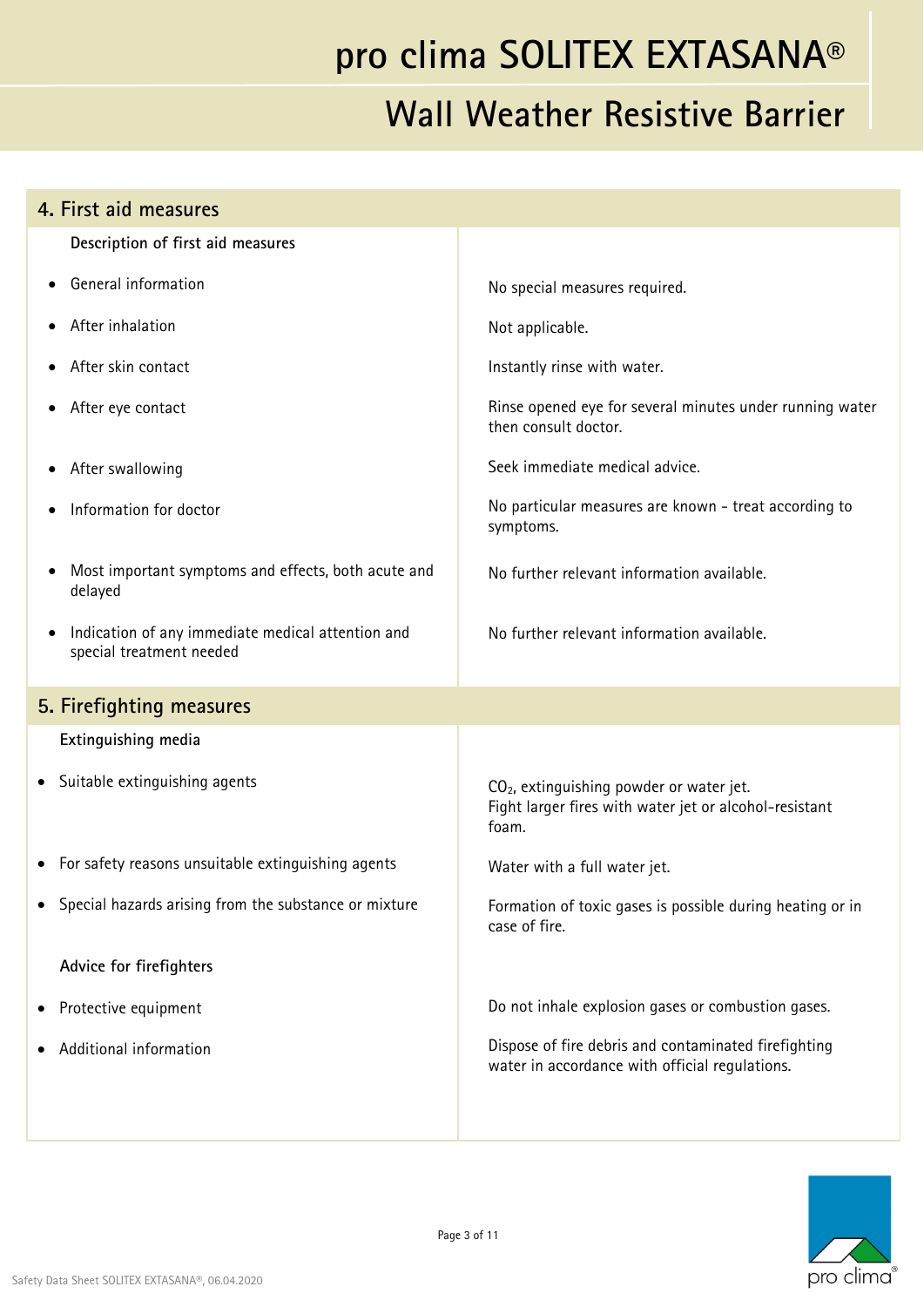| 6. Accidental release measures                                                      |                                                                                                                                                                      |
|-------------------------------------------------------------------------------------|----------------------------------------------------------------------------------------------------------------------------------------------------------------------|
| Personal precautions, protective equipment and<br>$\bullet$<br>emergency procedures | Ensure adequate ventilation.                                                                                                                                         |
| Environmental precautions<br>٠                                                      | Do not allow product to reach sewage system or water<br>bodies.                                                                                                      |
| Methods and material for containment and cleaning up<br>$\bullet$                   | Collect mechanically.                                                                                                                                                |
| Reference to other sections                                                         | See Section 7 for information on safe handling.<br>See Section 8 for information on personal protection<br>equipment.<br>See Section 13 for information on disposal. |
| 7. Handling and storage                                                             |                                                                                                                                                                      |
| Handling                                                                            |                                                                                                                                                                      |
| Precautions for safe handling<br>٠                                                  | No special precautions necessary if used correctly.                                                                                                                  |
| Information about protection against explosions and<br>fires                        | No special measures required.                                                                                                                                        |
| Conditions for safe storage, including any<br>incompatibilities                     |                                                                                                                                                                      |
| Requirements to be met by storerooms and containers<br>٠                            | No special requirements.                                                                                                                                             |
| Information about storage in one common storage<br>$\bullet$<br>facility            | Not required.                                                                                                                                                        |
| Further information about storage conditions:<br>$\bullet$                          | None.                                                                                                                                                                |
| Storage class<br>٠                                                                  | 11.                                                                                                                                                                  |
| Specific end use(s)<br>$\bullet$                                                    | No further relevant information available.                                                                                                                           |
|                                                                                     |                                                                                                                                                                      |

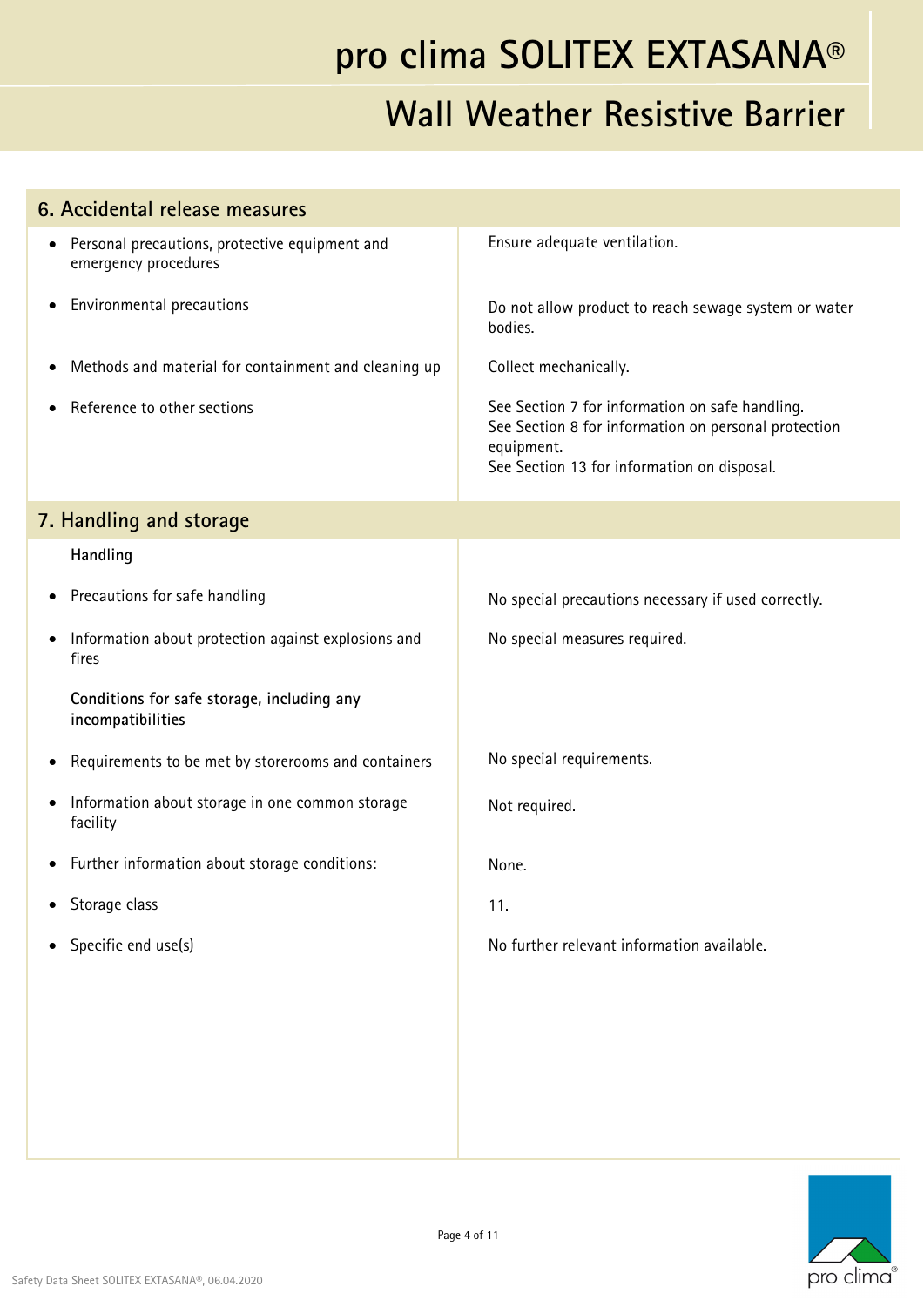| 8. Exposure controls/personal protection                                 |                                                                                                                                                                                                                                                                                                                                                           |
|--------------------------------------------------------------------------|-----------------------------------------------------------------------------------------------------------------------------------------------------------------------------------------------------------------------------------------------------------------------------------------------------------------------------------------------------------|
| Additional information about design of technical<br>system               | No further data; see item 7.                                                                                                                                                                                                                                                                                                                              |
| Control parameters                                                       |                                                                                                                                                                                                                                                                                                                                                           |
| Components with limit values that require monitoring<br>at the workplace | The product does not contain any relevant quantities of<br>materials with critical values that have to be monitored<br>at the workplace.                                                                                                                                                                                                                  |
| Additional information                                                   | The lists that were valid during the compilation were<br>used as basis.                                                                                                                                                                                                                                                                                   |
| Exposure controls<br>Personal protective equipment                       |                                                                                                                                                                                                                                                                                                                                                           |
| General protective and hygienic measures                                 | Not applicable.                                                                                                                                                                                                                                                                                                                                           |
| Breathing equipment                                                      | Not applicable.                                                                                                                                                                                                                                                                                                                                           |
| Recommended filter device for short term use                             | Not applicable.                                                                                                                                                                                                                                                                                                                                           |
| Protection of hands                                                      | Protective gloves.                                                                                                                                                                                                                                                                                                                                        |
| Material of gloves                                                       | The selection of suitable gloves depends on the material<br>and on marks of quality, which vary between<br>manufacturers. As the product is a preparation of several<br>substances, the resistance of the glove material cannot<br>be calculated in advance. Glove resistance and suitability<br>should therefore to be checked prior to the application. |
| Penetration time of glove material                                       | Not applicable.                                                                                                                                                                                                                                                                                                                                           |
| Eye protection                                                           | Not applicable.                                                                                                                                                                                                                                                                                                                                           |
| Body protection                                                          | Protective work clothing.                                                                                                                                                                                                                                                                                                                                 |
|                                                                          |                                                                                                                                                                                                                                                                                                                                                           |
|                                                                          |                                                                                                                                                                                                                                                                                                                                                           |

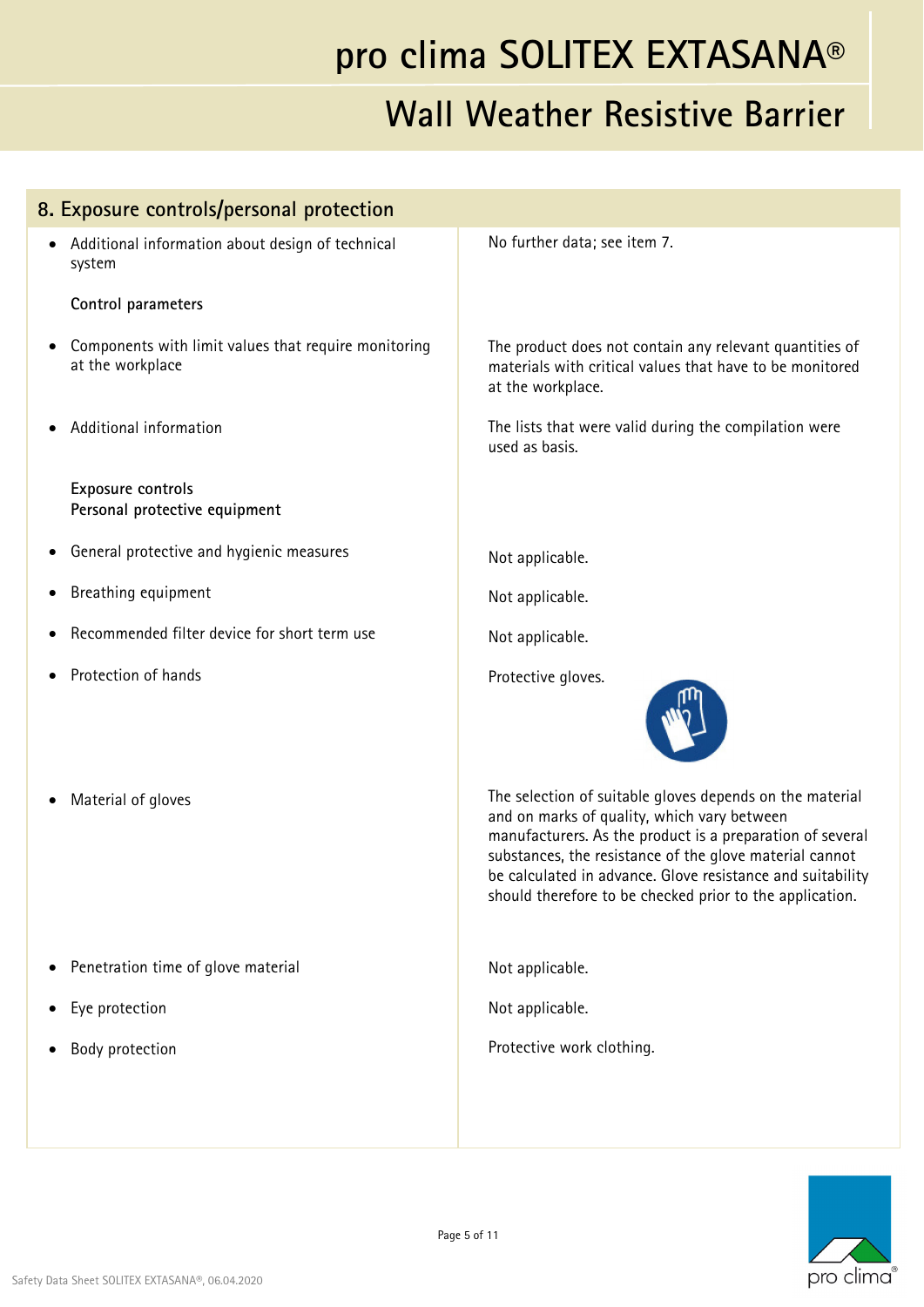| 9. Physical and chemical properties                                                                                                                       |                                                                          |
|-----------------------------------------------------------------------------------------------------------------------------------------------------------|--------------------------------------------------------------------------|
| Information on basic physical and chemical<br>properties<br>General Information<br>Appearance:<br>$\bullet$<br>Form<br>Colour<br>Odour<br>Odour threshold | Solid.<br>Blue.<br>Not determined.<br>Not determined.                    |
| pH-value<br>$\bullet$                                                                                                                                     | Not applicable.                                                          |
| Change in condition<br>$\bullet$<br>Melting point/Melting range<br>Boiling point/Boiling range                                                            | Not determined.<br>Not determined.                                       |
| Flash point<br>$\bullet$                                                                                                                                  | Not applicable.                                                          |
| Inflammability (solid, gaseous)<br>$\bullet$                                                                                                              | Not determined.                                                          |
| Ignition temperature<br>$\bullet$                                                                                                                         | Not determined.                                                          |
| Decomposition temperature<br>$\bullet$                                                                                                                    | Not determined.                                                          |
| Self-inflammability<br>$\bullet$                                                                                                                          | Product is not self-igniting.                                            |
| Danger of explosion<br>$\bullet$                                                                                                                          | Product is not explosive.                                                |
| Critical values for explosion:<br>$\bullet$<br>Lower:<br>Upper:                                                                                           | Not determined.<br>Not determined.                                       |
| Vapour pressure                                                                                                                                           | Not determined.                                                          |
| Density at 20°C<br>$\bullet$<br>Relative density<br>$\bullet$<br>Vapour density<br>Evaporation rate                                                       | Not determined.<br>Not determined.<br>Not applicable.<br>Not applicable. |
| Solubility in/miscibility with<br>$\bullet$<br>water:                                                                                                     | Insoluble.                                                               |
| Partition coefficient (n-octanol/water)<br>$\bullet$                                                                                                      | Not determined.                                                          |

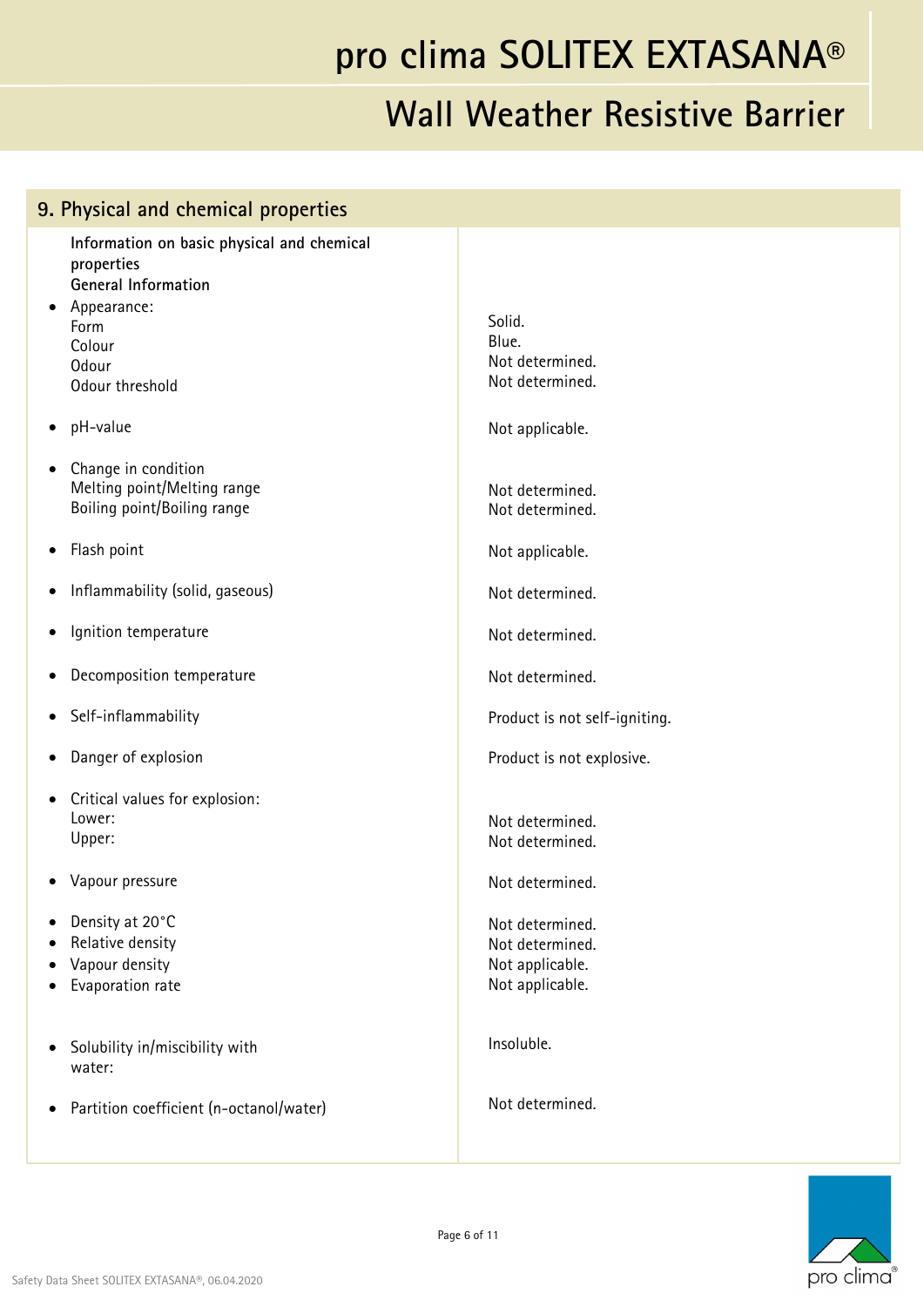| Viscosity<br>dynamic<br>kinematic                              | Not applicable.<br>Not applicable.                                                                                                                                                             |
|----------------------------------------------------------------|------------------------------------------------------------------------------------------------------------------------------------------------------------------------------------------------|
| Solvent content<br>Organic solvents                            | $0.0\%$                                                                                                                                                                                        |
| Solids content                                                 | 100.0 %                                                                                                                                                                                        |
| Other information                                              | Refer to technical specification.                                                                                                                                                              |
| 10. Stability and reactivity                                   |                                                                                                                                                                                                |
| Reactivity<br>Chemical stability                               |                                                                                                                                                                                                |
| Thermal decomposition/conditions to be avoided<br>$\bullet$    | No decomposition if used according to specifications.                                                                                                                                          |
| Possibility of hazardous reactions                             | No dangerous reactions known.                                                                                                                                                                  |
| Conditions to avoid                                            | No further relevant information available.                                                                                                                                                     |
| Incompatible materials<br>$\bullet$                            | No further relevant information available.                                                                                                                                                     |
| Hazardous decomposition products<br>$\bullet$                  | No dangerous decomposition products known.                                                                                                                                                     |
| 11. Toxicological information                                  |                                                                                                                                                                                                |
| Information on toxicological effects<br>Acute toxicity         |                                                                                                                                                                                                |
| Primary irritant effect<br>on the skin<br>on the eye           | No irritant effect.<br>No irritant effect.                                                                                                                                                     |
| Sensitisation                                                  | No sensitising effect known.                                                                                                                                                                   |
| Additional toxicological information<br>٠                      | The product is not subject to classification according to<br>the calculation method of the General EC Classification.                                                                          |
| Guidelines for preparations as issued in the<br>latest version | When used and handled according to specifications, the<br>product does not have any harmful effects according to<br>the supplier's experience and the information provided to<br>the supplier. |

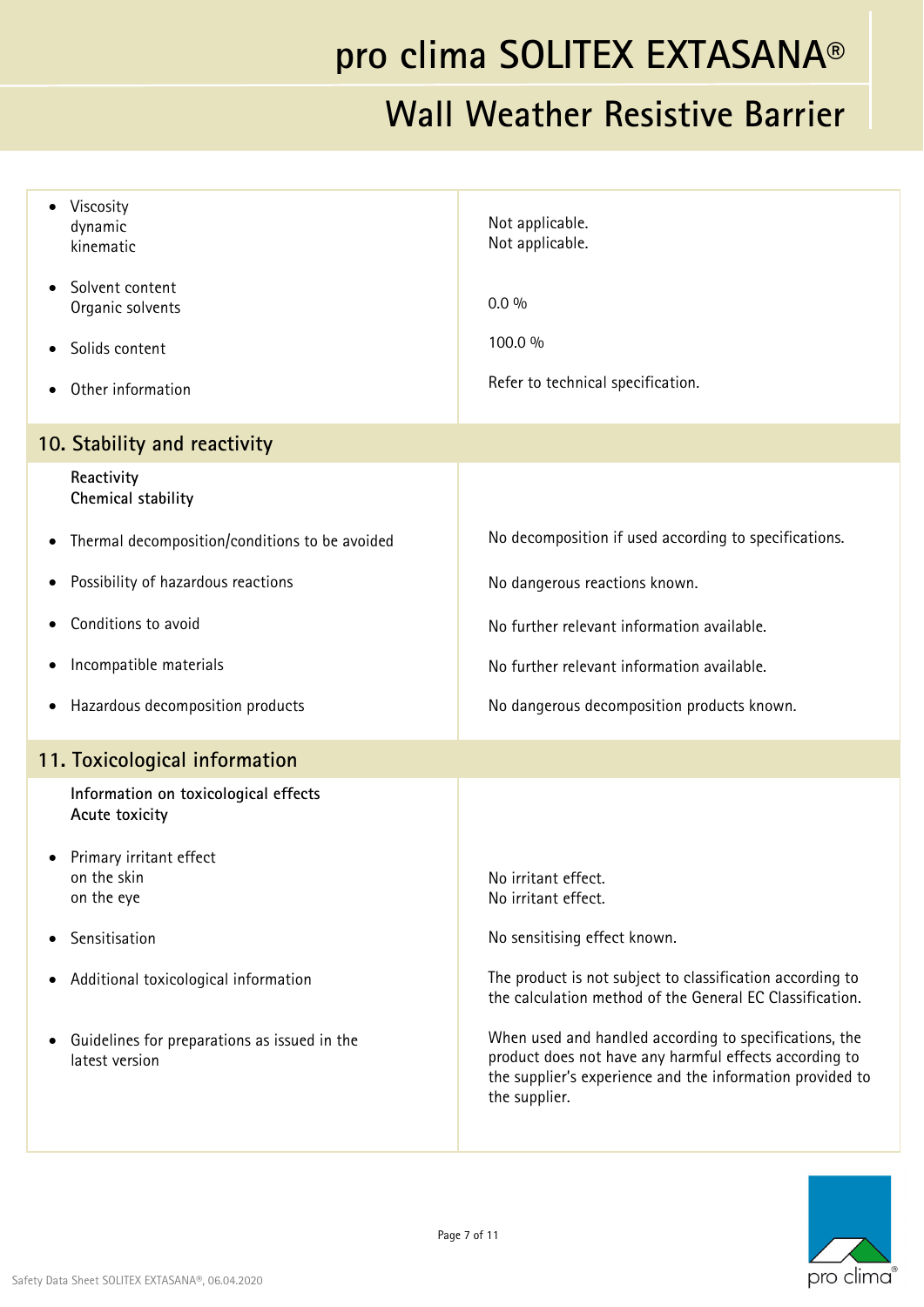# **pro clima SOLITEX EXTASANA® Wall Weather Resistive Barrier**

|           | 12. Ecological information                               |                                                                                           |
|-----------|----------------------------------------------------------|-------------------------------------------------------------------------------------------|
|           | <b>Toxicity</b>                                          |                                                                                           |
|           | • Aquatic toxicity                                       | No further relevant information available.                                                |
| $\bullet$ | Persistence and degradability                            | No further relevant information available.                                                |
|           | Behaviour in environmental systems                       |                                                                                           |
| $\bullet$ | Bioaccumulative potential                                | No further relevant information available.                                                |
| ٠         | Mobility in soil                                         | No further relevant information available.                                                |
|           | Additional ecological information                        |                                                                                           |
| $\bullet$ | General notes                                            | Generally, not hazardous for water.                                                       |
|           | Results of PBT and vPvB assessment<br><b>PBT</b><br>vPvB | Not applicable.<br>Not applicable.                                                        |
|           | Other adverse effects                                    | No further relevant information available.                                                |
|           | 13. Disposal considerations                              |                                                                                           |
|           | Waste treatment method                                   |                                                                                           |
| $\bullet$ | Recommendation                                           | Smaller quantities can be disposed with household<br>waste.                               |
| $\bullet$ | European waste catalogue                                 |                                                                                           |
|           | 17 00 00                                                 | Construction and demolition wastes (including excavated<br>soil from contaminated sites). |
|           | 17 06 00                                                 | Insulation materials and asbestos-containing<br>construction materials.                   |
|           | 17 06 04                                                 | Insulation materials other than those mentioned in 17 06<br>01 and 17 06 03.              |
|           | Uncleaned packaging<br>Recommendation                    | Disposal must be made according to official regulations.                                  |

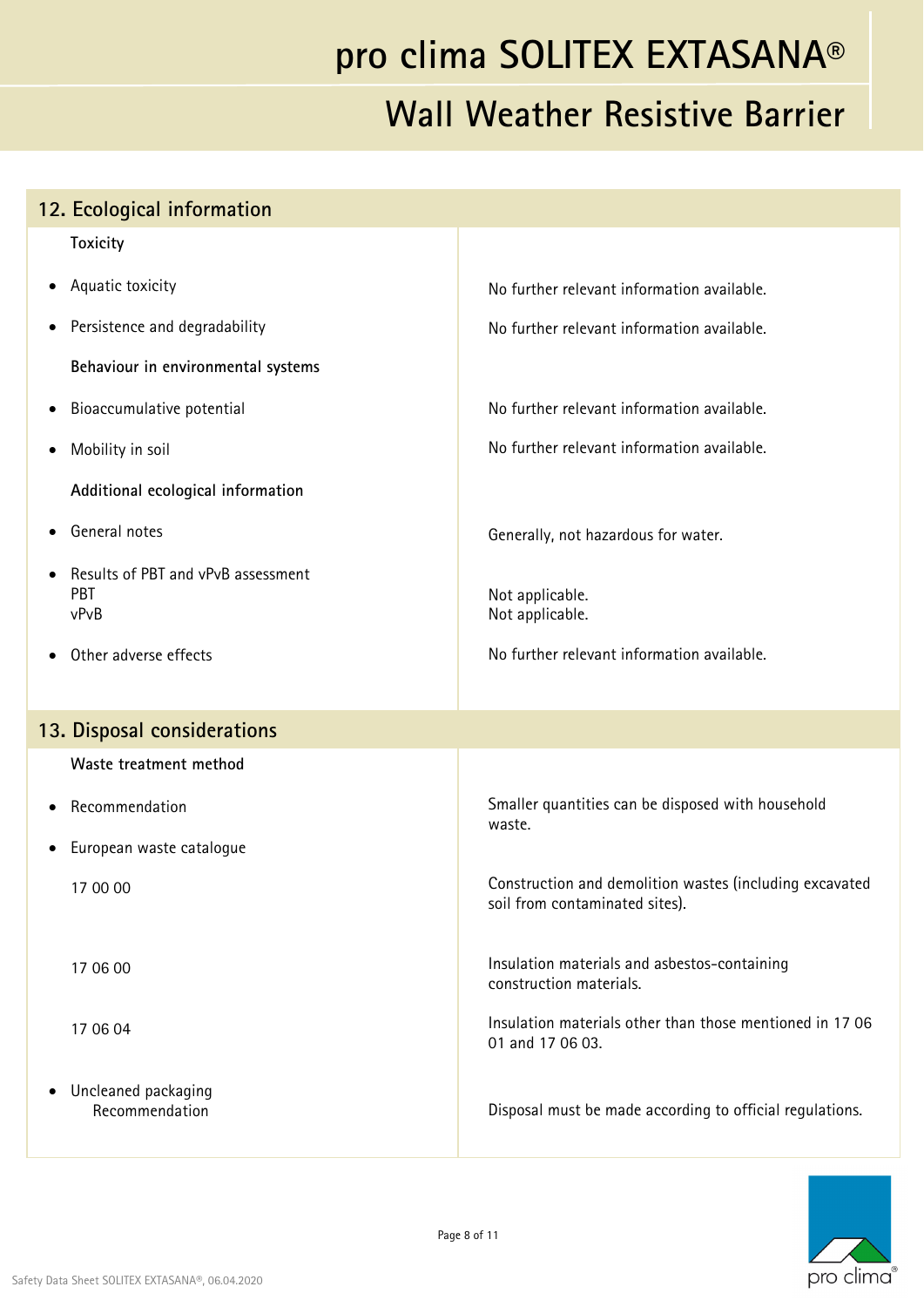| 14. Transport information                                                                                                    |                                                      |
|------------------------------------------------------------------------------------------------------------------------------|------------------------------------------------------|
| UN-Number<br>$\bullet$<br>ADR, ADN, IMDG, IATA                                                                               | Void.                                                |
| UN proper shipping name<br>$\bullet$<br>ADR, ADN, IMDG, IATA                                                                 | Void.                                                |
| Transport hazard class(es)<br>$\bullet$<br>ADR, ADN, IMDG, IATA<br>Class                                                     | Void.                                                |
| Packing group<br>$\bullet$<br>ADR, IMDG, IATA                                                                                | Void.                                                |
| Environmental hazards<br>$\bullet$<br>Marine pollutant                                                                       | No.                                                  |
| Special precautions for user<br>$\bullet$                                                                                    | Not applicable.                                      |
| Transport in bulk according to Annex II of<br>$\bullet$<br>MARPOL73/78 and the IBC Code                                      | Not applicable.                                      |
| Transport/Additional information<br>$\bullet$                                                                                | Not dangerous according to the above specifications. |
| 15. Regulatory information                                                                                                   |                                                      |
| Safety, health and environmental<br>regulations/legislation specific for the substance or<br>mixture<br>National regulations |                                                      |
| Water hazard class<br>$\bullet$                                                                                              | Generally, not hazardous for water.                  |
| Chemical safety assessment<br>$\bullet$                                                                                      | Chemical Safety Assessment has not been carried out. |
|                                                                                                                              |                                                      |
|                                                                                                                              |                                                      |
|                                                                                                                              |                                                      |
|                                                                                                                              |                                                      |

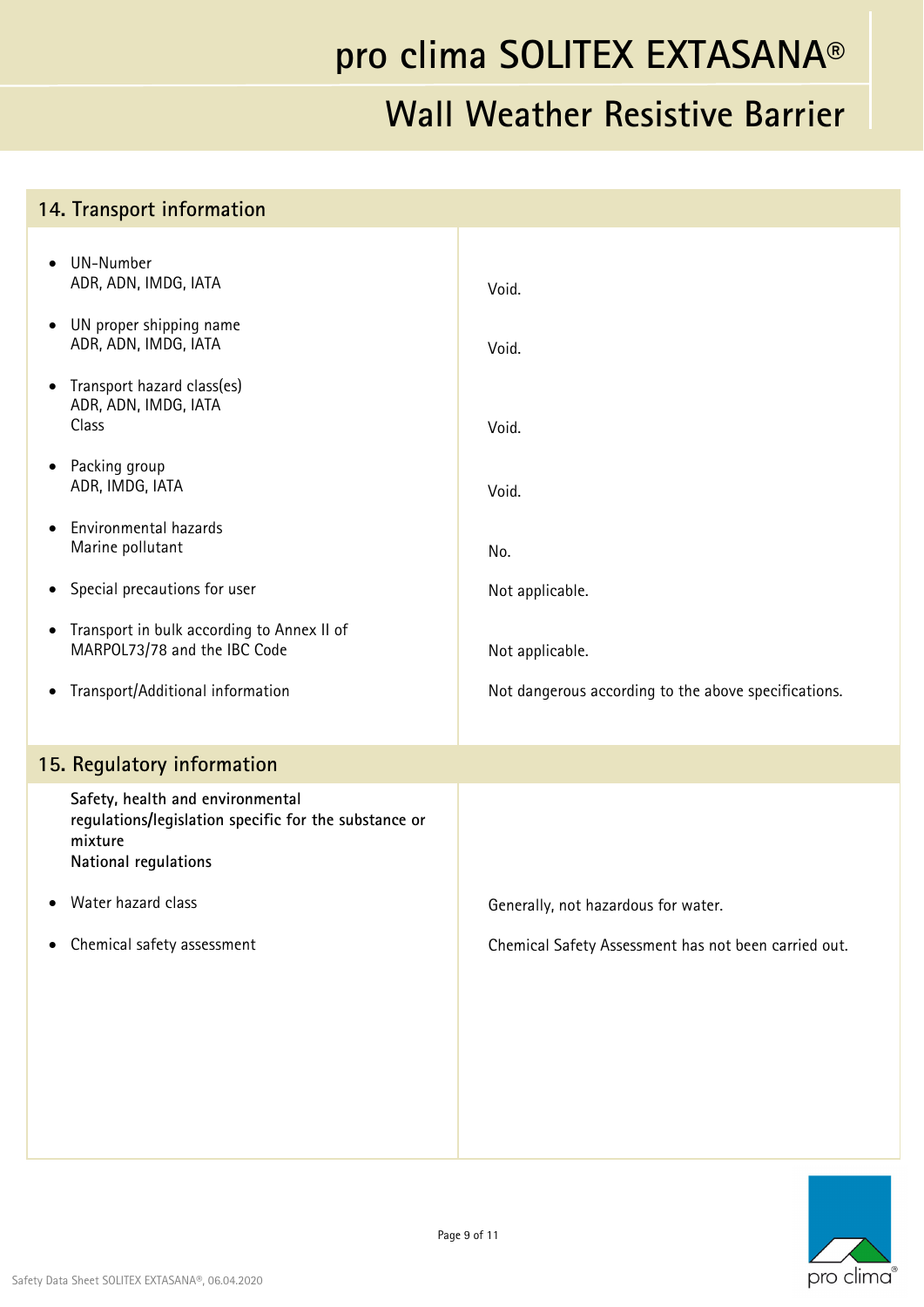#### **Wall Weather Resistive Barrier**

#### **16. Other information**

**This data are based on the supplier's present knowledge. However, they shall not constitute a guarantee for any specific product features and shall not establish a legally valid contractual relationship.** 

| Abbreviations and acronyms<br>$\bullet$ | ADR: Accord européen sur le transport des<br>marchandises dangereuses par Route (European<br>Agreement concerning the International Carriage of<br>Dangerous Goods by Road)<br>IMDG: International Maritime Code for Dangerous<br>Goods<br>IATA: International Air Transport Association<br>GHS: Globally Harmonized System of Classification and<br>Labelling of Chemicals<br>EINECS: European Inventory of Existing Commercial<br><b>Chemical Substances</b><br>ELINCS: European List of Notified Chemical Substances<br>CAS: Chemical Abstracts Service (division of the<br>American Chemical Society) |
|-----------------------------------------|-----------------------------------------------------------------------------------------------------------------------------------------------------------------------------------------------------------------------------------------------------------------------------------------------------------------------------------------------------------------------------------------------------------------------------------------------------------------------------------------------------------------------------------------------------------------------------------------------------------|
|                                         |                                                                                                                                                                                                                                                                                                                                                                                                                                                                                                                                                                                                           |